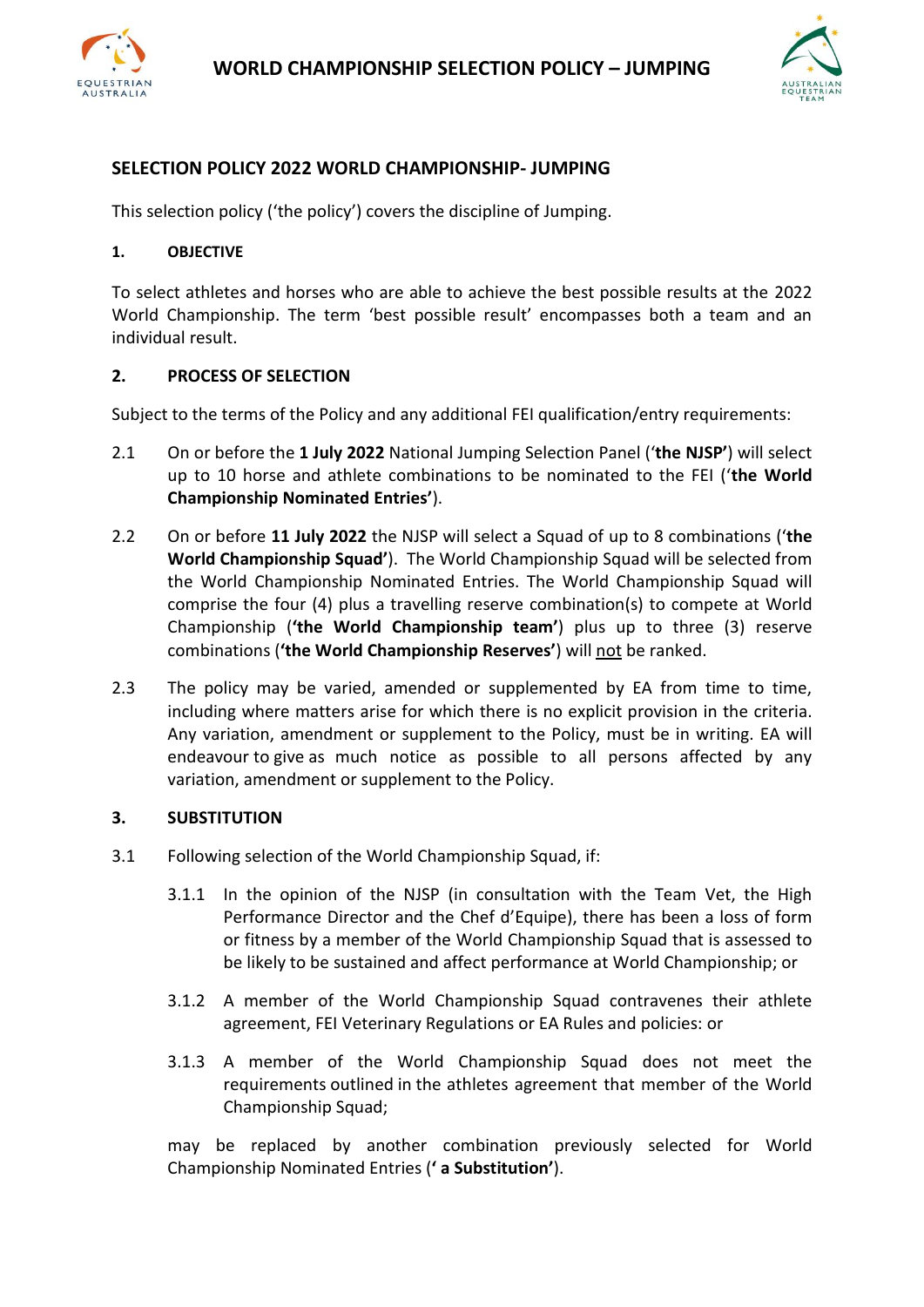



- 3.2 Following selection of the World Championship Team if:
	- 3.2.1 In the opinion of the NJSP (in consultation with the High Performance Director, Chef d'Equipe and Team Vet), there has been a loss of form or fitness by a member of the World Championship Team that is likely to be sustained and affect performance at World Championship; or
	- 3.2.2 A member of the World Championship Squad contravenes their athlete agreement, FEI Veterinary Regulations or EA Rules and policies; or
	- 3.2.3 A member of the World Championship Squad does not meet the requirements outlined in the athletes agreement;

that member of the World Championship team may be replaced by one of the World Championship Reserves (**'a Reserve Substitution')**

- 3.3 Following arrival at the World Championship, if:
	- 3.3.1 In the opinion of the NJSP (in consultation with the High Performance Director, Chef d'Equipe and Team Vet), there has been a loss of form or fitness by a member of the World Championship Team that is likely to be sustained and affect performance at World Championship; or
	- 3.3.2 A member of the World Championship Squad contravenes their athlete agreement, FEI Veterinary Regulations or EA Rules and policies; or
	- 3.3.3 A member of the World Championship Squad does not meet the requirements outlined in the athletes agreement;

that member of the World Championship team may be replaced by the World Championship Individual representative.

#### **4. ELIGIBILITY FOR SELECTION FOR THE WORLD CHAMPIONSHIP NOMINATED ENTRIES**

- 4.1 For athletes to be eligible for selection for the World Championship Nominated Entries, all athletes must:
	- 4.1.1 be a current member of EA
	- 4.1.2 be eligible to compete for Australia as per FEI regulations Art 119;
	- 4.1.3 be able to attend and participate in training clinics and camps as notified in writing, unless an exemption has been granted by the High Performance Director in response to a timely request from the athlete for an exemption;
	- 4.1.4 be able and willing to undertake an agreed training and competition program recommended by the High Performance Director after consultation with the athlete;
	- 4.1.5 be willing to make their horse(s) available for examination at a time and locations reasonably requested by the Team Vet and accept and implement the reasonable recommendations of the Team Vet;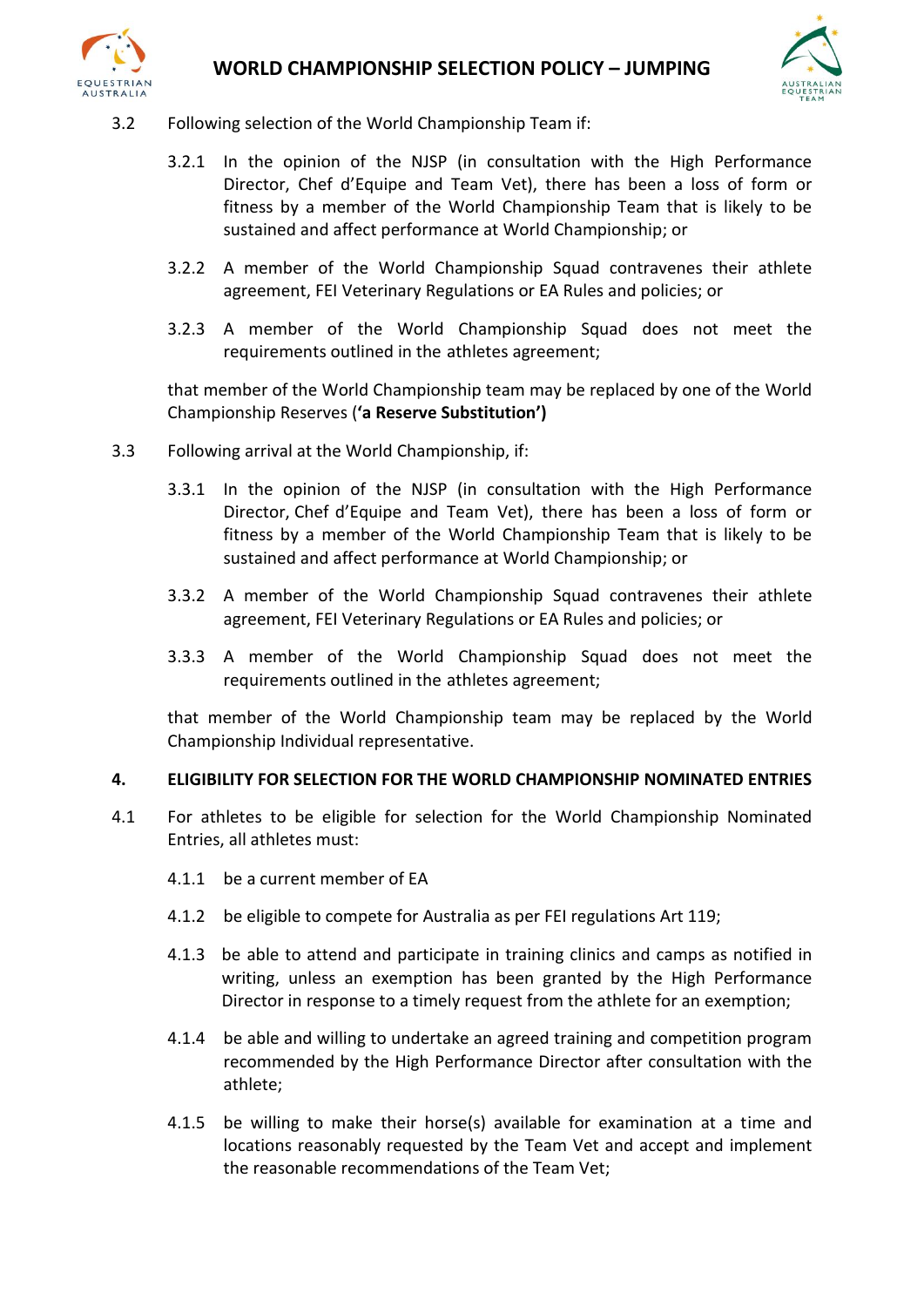



- 4.1.6 have signed the Athlete Agreement;
- 4.1.7 satisfy any additional preconditions advised in writing to the athlete by EA prior to or at the time of selection for World Championship Nominated Entries;
- 4.1.8 demonstrate to the satisfaction of EA that they are not suffering any physical or mental impairment that would prevent them from competing in the Games to the highest possible standard; and
- 4.1.9 have acted and at all times act in such a manner so as to not bring the athlete, the discipline of Equestrian or EA into public disrepute or censure.
- 4.2 For Horses to be eligible for selection for World Championship Nominated Entries, all horses must:
	- 4.2.1 be registered with EA or another FEI-recognised National Federation;
	- 4.2.2 have passed a veterinary examination<sup>1</sup> to the satisfaction of the Team Vet

# **5 APPEALS**

- 5.1 Appeals concerning non-selection of athletes and horses for the World Championship Squad will be heard by an EA Appeal Tribunal in accordance with the EA Appeal By-Laws.
- 5.2 There will be one level of appeal only with the sole grounds for an Appeal being that the Policy was not properly followed and/or implemented.
- 5.3 Only athletes may appeal their non-selection. Owners cannot appeal any decision. An athlete must lodge their notice of intention to appeal in writing with the High Performance Director of EA within three (3) working days from the date of the announcement of the World Championship Squad
- 5.4 It shall be a condition of selection for the World Championship Nominated Entries that each Athlete expressly agrees to and accepts the provisions of this clause 5 including, without limitation, clause 5.1.

#### **6. NOMINATION CRITERIA**

The Nomination Criteria combines both Competition Criteria and General Criteria.

6.1 Competition Criteria

To be considered for selection for the World Championship Team Squad, all horses and athletes must have met the Minimum Eligibility Requirements for a championship pursuant to Annex VIII, item 3 Jumping Rules 2022<sup>2</sup> (FEI Qualification). The FEI Qualification is an annexure to this document and can be found at:

2021 & 2022 List of MER Competitions [HERE](https://inside.fei.org/fei/disc/jumping/main-events/world-seniors-2022)

<sup>1</sup> The timing and form of each horse's veterinary examination will be at the sole discretion of the Team Vet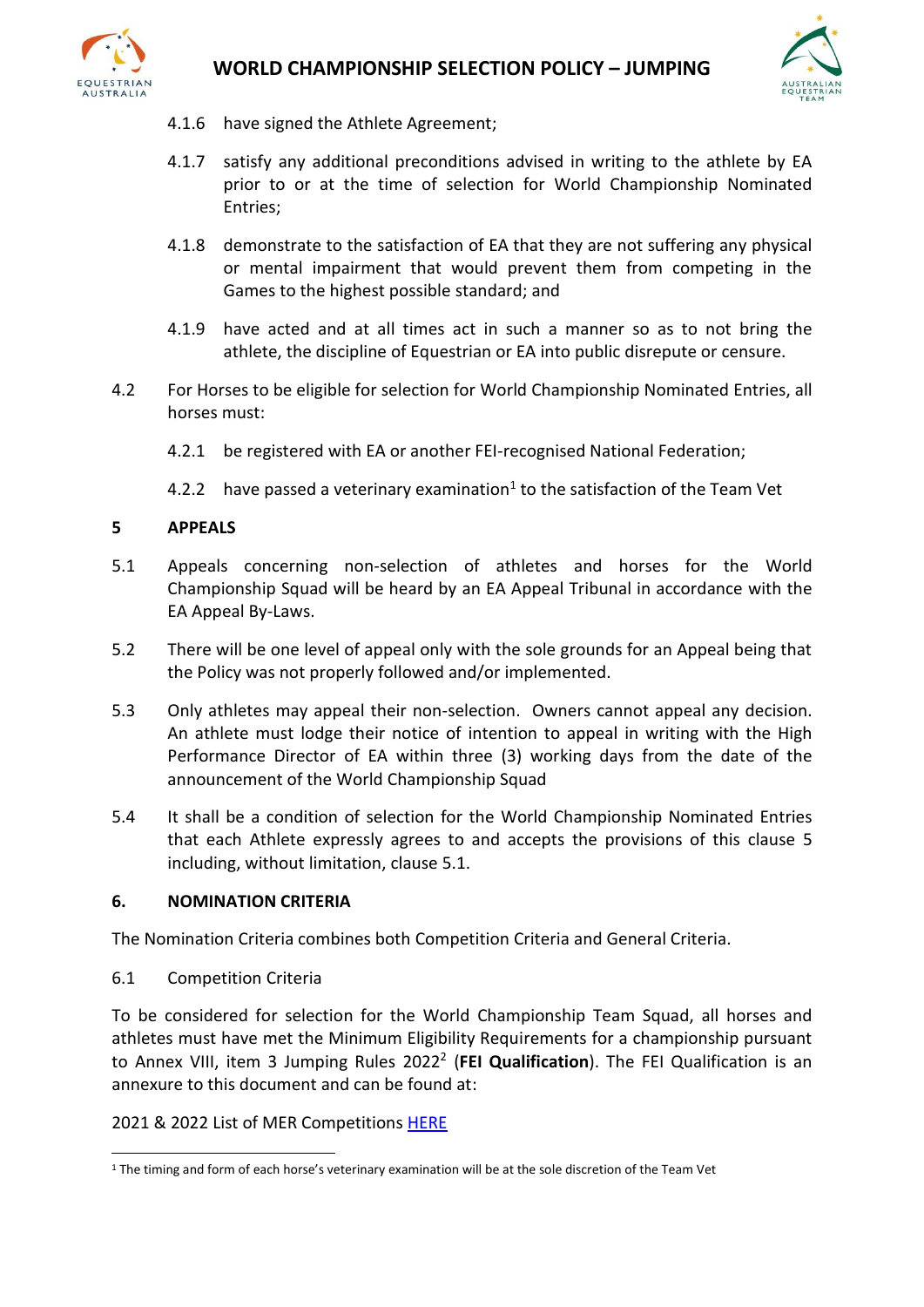



# 6.2 General Criteria

In evaluating the performances of combinations that have met the Competition Criteria, the NJSP will take into account the following General Criteria:

- (a) Competition considerations
	- (i) The NJSP will primarily consider competition results achieved at:
		- (A) European and North American CSI3\* (and above) outdoor competitions during 2020.2021 and 2022
		- (B) Grand Prix or World Cup outdoor Competitions in Australia; during 2020, 2021 and 2022.
- (b) Objective Considerations

In assessing the competition performances of Combinations, the NJSP will consider the following objective measures:

- (i) The scores achieved in each round; and
- (ii) The final placing of the Combination (the NJSP note that the score and the placing of each Combination will be considered but do not automatically position one Combination above another for nomination purposes).

# **Discretionary Considerations**

- 6.3 In assessing the performance of Combinations, the Jumping Selection Panel will consider competition-based factors. These factors include, but are not restricted to:
	- a) The performance of each Combination in relation to the quality and number of competitors; and
	- b) The technical features of the competition, in particular (but not limited to):
		- i. relative difficulty of the Jumping;
		- ii. quality of riding by an Athlete; and
		- iii. general conditions under which the performance is achieved, such as . the weather, surface and footing.
- 6.4 In assessing the performance of Combinations, the Jumping Selection Panel will give consideration to general factors. These general factors include, but are not limited to:
	- a) the suitability of the Combination for the expected conditions of the Games (taking into account the objective of the team and individual competitions);
	- b) the overall balance of the Combinations that have been selected; and